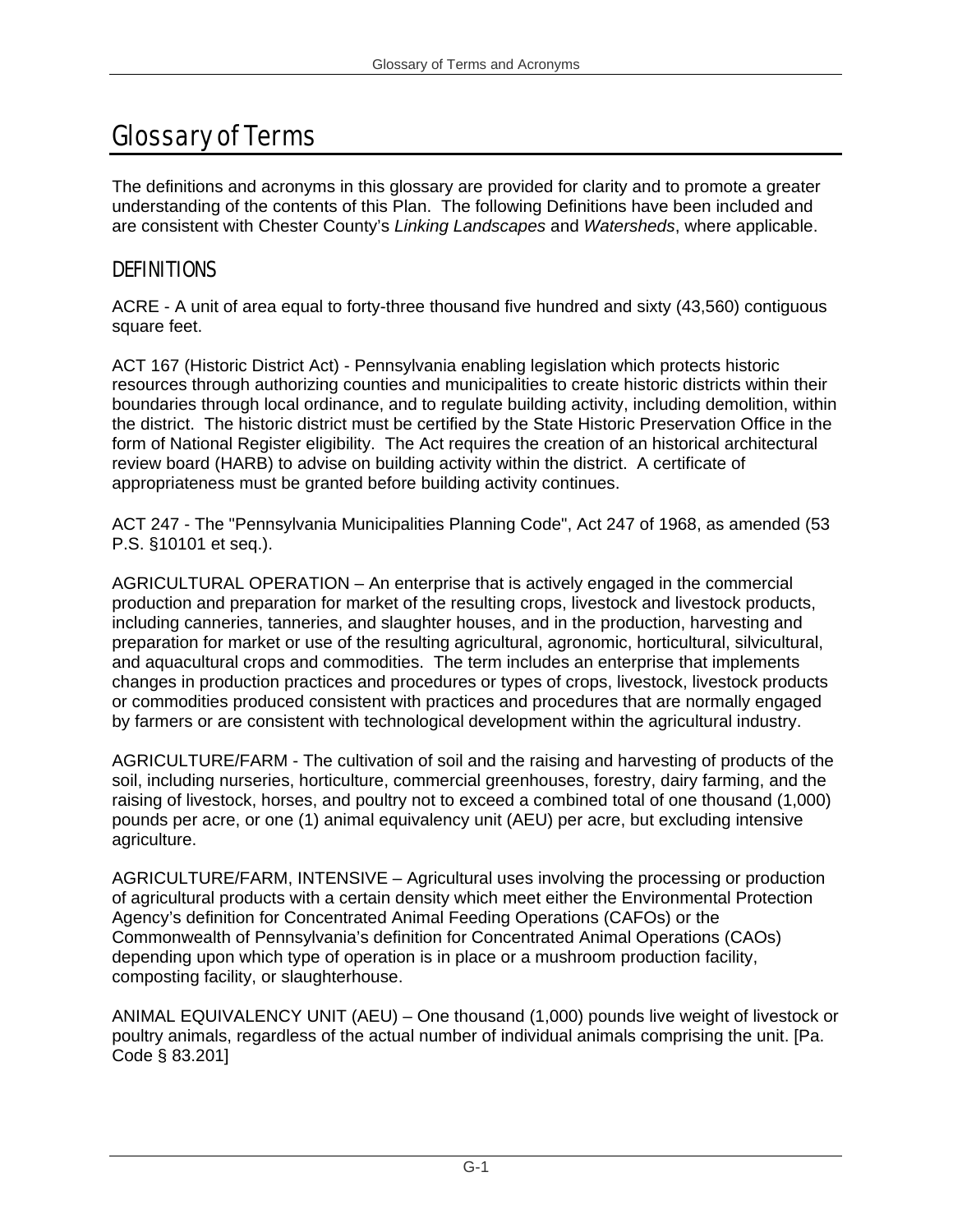ANIMAL EQUIVALENCY UNIT (AEU) PER ACRE – An animal equivalent unit per acre of cropland or acre of land suitable for application of animal manure. [Pa. Code § 83.201]

AQUIFER – A geologic formation, group of formations, or part of a formation that contains sufficient saturated, permeable material to yield useful quantities of ground water to wells and springs.

BASEFLOW – Portion of stream discharge derived from ground water; the sustained discharge that does not result from direct runoff or from water diversion, reservoir releases, piped discharges, or other human activities.

CALIPER – The diameter of a tree trunk measured six (6) inches above the ground.

CERTIFED LOCAL GOVERNMENT (CLG) - A program established in 1980 by amendment to the National Historic Preservation Act of 1966 whereby



local governments that meet certain criteria, e.g. create a historic commission by local ordinance, which attest to their commitment to historic preservation are designated by the National Park Service. The program encourages participation in preservation at the local level and partnerships between local, state, and federal agencies.

COMMUNITY SUPPORTED AGRICULTURE (CSA) - a mutually beneficial partnership between a farmer and the people who consume the food produced by the farmer. The partnership is based on an annual commitment to one another, which ensures the survival of local agriculture today and for future generations. Members of the community agree to purchase a "share" of the farm's anticipated harvest in advance at an agreed-upon price. Participating CSA families and individuals receive the highest quality food possible, grown without chemicals and picked fresh from the garden.

CONCENTRATED ANIMAL FEEDING OPERATION (CAFO) –Agricultural operation with more than one thousand (1,000) animal equivalency units (AEUs); agricultural operation with animals with a discharge to surface waters during a storm event of less than 25-year/24-hour storm; or a CAO with greater than three hundred (300) animal equivalency units (AEUs). [25 Pa. Code § 92.1]

CONCENTRATED ANIMAL OPERATION (CAO) – Agricultural operations where the animal density exceeds two (2) animal equivalency units (AEUs) per acre on an annualized basis. [Pa. Code § 83.201].

CONSERVATION DEVELOPMENT - An arrangement of residential structures that allows for grouping the structures by reducing lot area and yard requirements and incorporating the remaining area as open space. AKA Cluster Development, Open Space Development. See Figure 2-6.

CONVENTIONAL DEVELOPMENT - Individual residential lots that encompass the entire development tract or area without retaining common open space associated with Cluster Development. See Figure 2-6.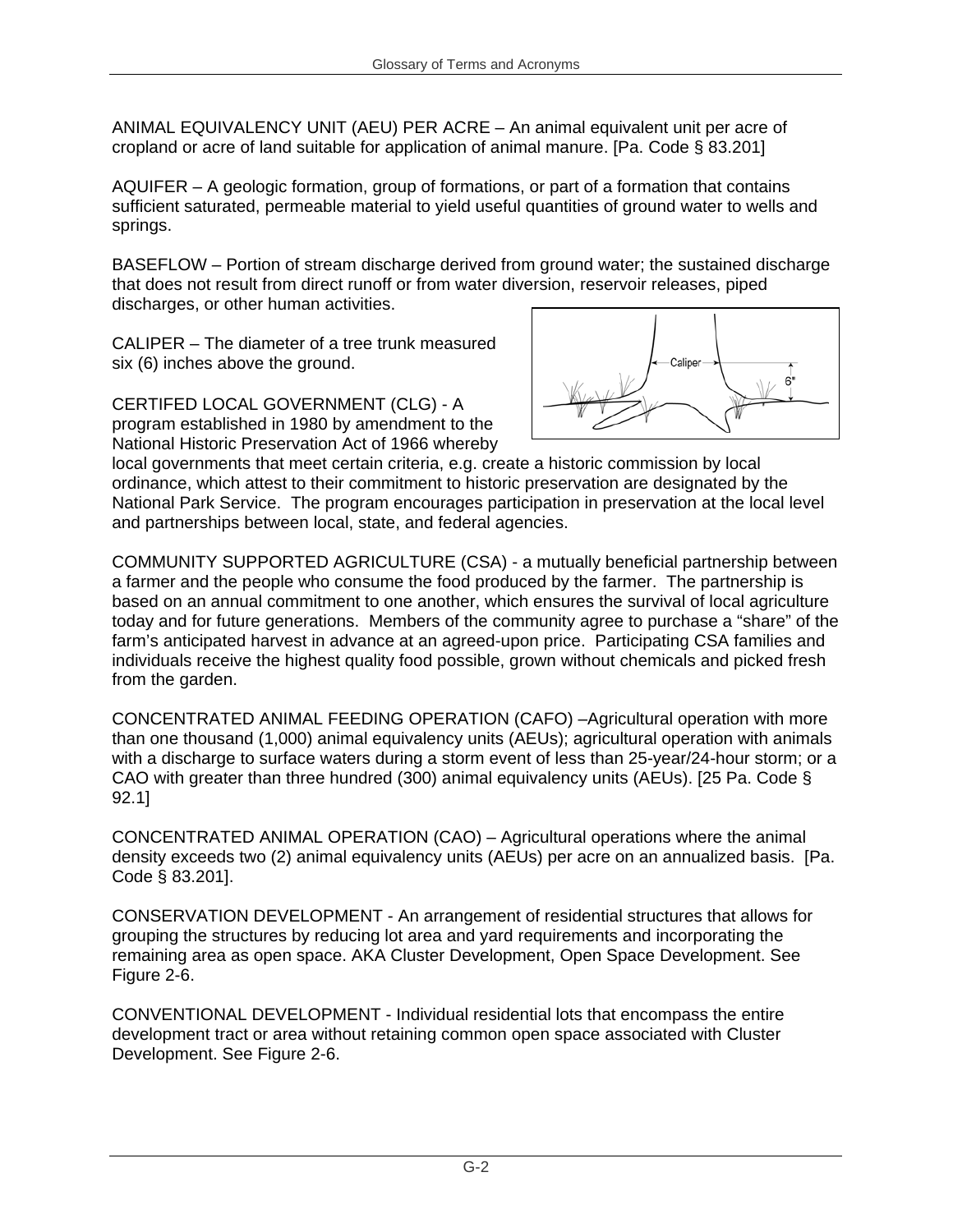DIAMETER AT BREAST HEIGHT (DBH) – The diameter of a tree trunk measured at a point four and one-half (4 1/2) feet above ground level at the base of the tree.

DETERMINATION OF ELIGIBILITY (DOE) - An action through which the eligibility of a property for National Register listing is decided, but the property is not actually listed on the Register. Nominating authorities and federal agencies commonly request determinations of eligibility for federal planning purposes and in cases where a majority of private owners object to National Register listing. Obtaining a determination of eligibility is the first step of the National Register nomination process.



EASEMENT – An interest in land owned by another that entitles the holder of the easement to a specific use or enjoyment of the land.

EVAPO-TRANSPORATION – The total loss of water to the atmosphere by evaporation for land and water surface and by transpiration from plants.

FARM MARKET/ FARMER'S MARKET – A place where farmers, growers or producers from a defined local area are present in person to sell their own produce, direct to the public. All products sold should have been grown, reared, caught, brewed, pickled, baked, smoked or processed by the stallholder. The public can be confident of the origins of the foods, ask questions and get closer to the sources of local foods.

FARM STAND - A farm stand is a place where a single farm sells its produce, either from the back of a truck parked on Main Street, or from a roadside stand near or on their farm. Farm stands are generally only open during warm weather, and may be "self serve."

FAUNA – The animal life of a region or geological region.

FIRST ORDER STREAMS – Upper-most perennial tributary in a watershed that has not yet confluenced with another perennial stream. The confluence of two first order streams forms a "second" order stream. See Figure 7-3.

FLOODPLAIN – That portion of a stream valley adjacent to the channel that is created by erosion and sediment deposited from the stream and covered with water when the stream overflows its banks at flood stage. Also, the nearly level land situated on either side of a channel that is subject to overflow flooding. See Figure 7-4.

FLORA – The plants of a particular region, geological period, or environment.

FORESTED RIPARIAN BUFFER – An area of trees, usually accompanied by shrubs and other vegetation, adjacent to a body of water and managed to maintain the integrity of stream channels and shorelines to: 1) reduce the impact of upland sources of pollution by trapping, filtering, and converting sediments, nutrients, and other chemicals, and 2) supply food, cover, and thermal protection to fish and other wildlife. See Figure 7-6.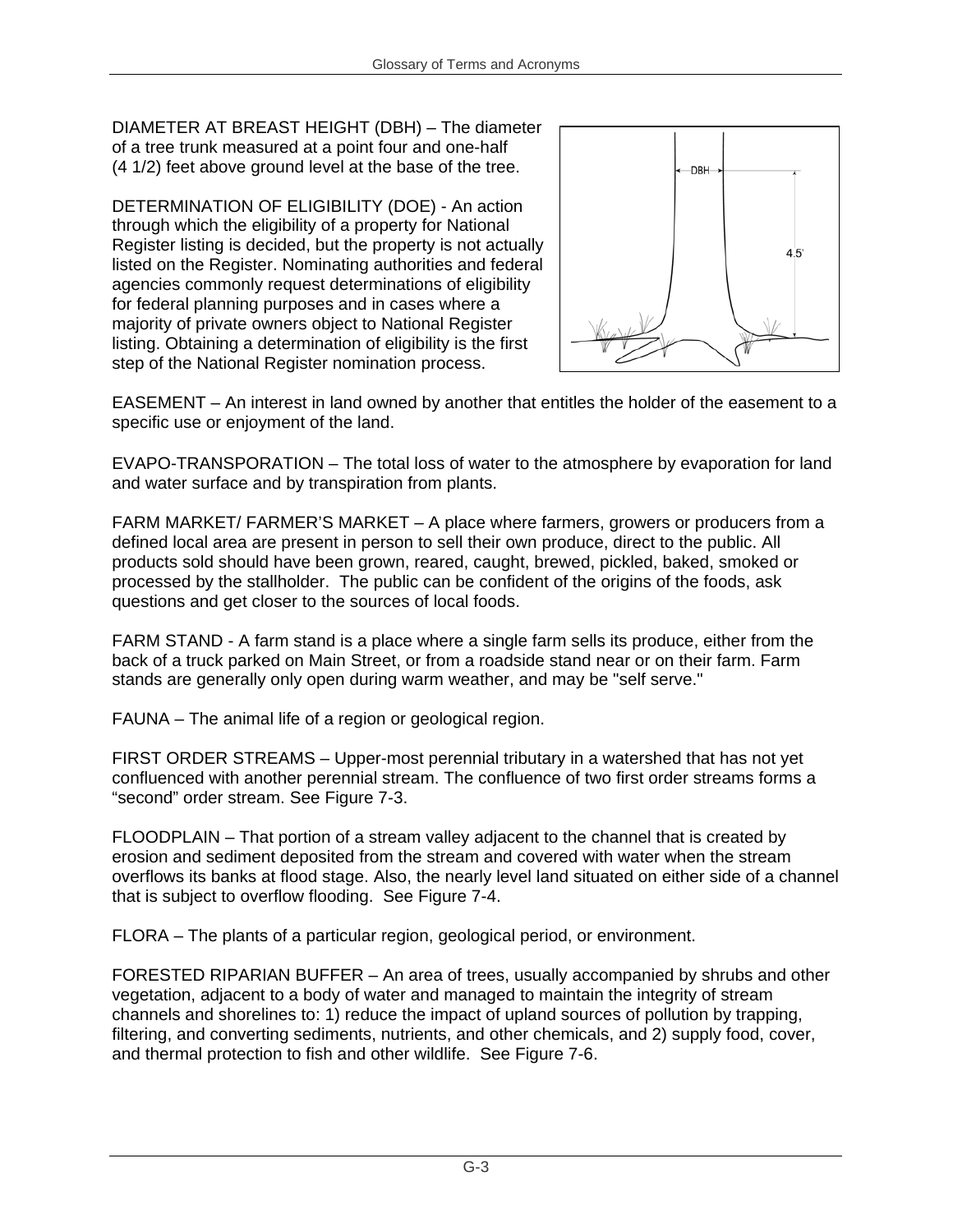GIS - a computer mapping system for analysis and display of physical features, such as land parcels, roads and streams and other data.

GRAMINOIDAL – Plants with a grass-like growth form including rushes, grasses, and sedges.

GREENWAY – A loosely defined term for any linear open space. See WILDLIFE BIO-DIVERSITY COORIDOR.

GROUNDWATER – Water that occurs in the subsurface and fills or saturates the porous openings, fractures, and fissures of underground soils and rock units.

GROUNDWATER PROTECTED AREA - The Ground Water Protected Area (GWPA) is an area within the Delaware River Basin that is regulated by the Delaware River Basin Commission to prevent depletion of ground water and protect the interests and rights of lawful users of the water source, as well as balance and reconcile alternative and conflicting uses of limited water resources in the region.

HEADWATERS – The uppermost tributaries of a stream or river; often refers to first order streams. See figure 7-3.

HEDGEROW - A linear plant community dominated by trees and/or shrubs. Hedgerows often occur along roads, fence lines, property lines, or between fields, and may occur naturally or be specially planted (e.g. as a windbreak).

HOPEWELL BIG WOODS – An area of Northern Chester and Southern Berks Counties identified by a partnership of federal, state, county, and municipal government and non-profit organizations as containing critical natural resources of contiguous forest, the upper reaches of the French Creek watershed and rare and endangered species worthy of protection.

HYDRIC SOILS - A soil that is saturated, flooded, or ponded long enough during the growing season to develop anaerobic conditions that favor the growth and regeneration of wetlands vegetation. For the purposes of this Ordinance, hydric soils include any soil inventoried or described as hydric or as a soil with hydric inclusions according to the *Soil Survey of Chester and Delaware Counties, Pennsylvania*, or other information provided by the U.S. Soil Conservation Service (SCS). Where site conditions indicate that the location of hydric soils or the hydric inclusions differ from locations indicated by the SCS, the burden shall be upon the applicant to verify such location(s) to the satisfaction of the Municipal Engineer, otherwise the SCS information shall be presumed to be accurate. Where the applicant seeks reclassification of hydric soils and their location, such reclassification shall be undertaken by a Certified Soil Scientist or other similarly qualified professional. See Figure 7-5.

IMPERVIOUS COVERAGE and SURFACE – ground cover that does not allow, or minimally allows, for infiltration of water (e.g., roofs, paved parking lots, and roads) and which increases the volume and speed of runoff after a rainfall. See Figure 2-4.

INDIGENOUS VEGETATON – See NATIVE SPECIES.

INFILTRATION – Movement of surface water into the soil, where it is absorbed by plant roots, evaporated into the atmosphere, or percolates downward to recharge ground water.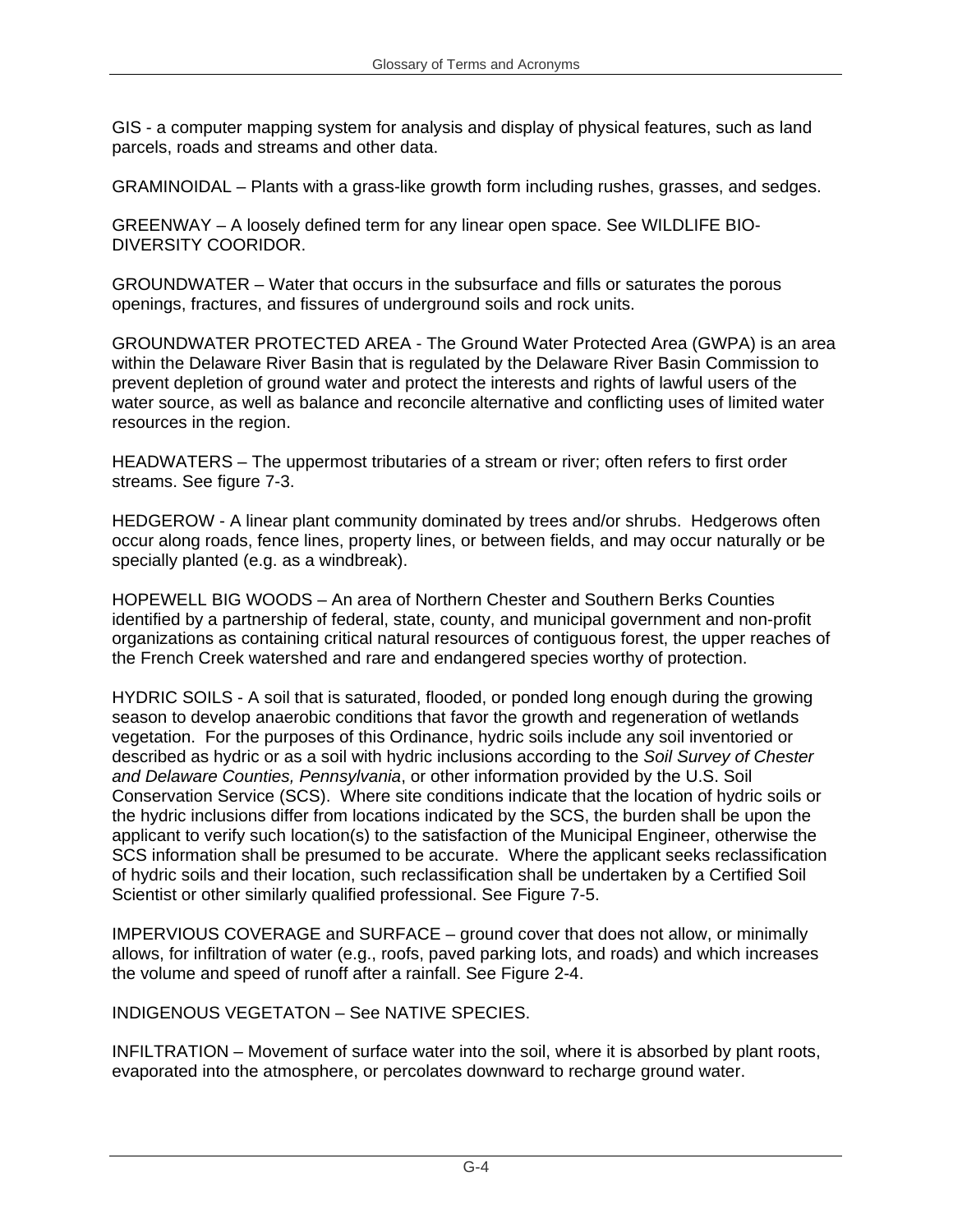INVASIVE PLANT SPECIES – Predominantly non-native, non-indigenous, alien tree, shrub, vine, or herbaceous species that grow or reproduce aggressively, usually because they have few or no natural predators, and which can so dominate an ecosystem that they kill off or drive out many indigenous plant species. See Appendix D.

LAND DISTURBANCE - Any activity which exposes soils, alters topography and/or alters vegetation, except for removal of a safety hazard, diseased trees, or invasive vegetation.

LAKES AND PONDS - Natural or artificial bodies of water which retain water year-round. Artificial bodies of water may be created by dams, or result from excavation. Lakes are bodies of water two (2) or more acres in area. Ponds are bodies of water less than two (2) acres in area.

LAKE AND POND SHORELINES - The landside edges of lakes and ponds from established shoreline to an upland boundary.

LIVESTOCK - Animals of any size kept or raised for agricultural purposes which includes, but is not limited to: cattle, sheep, hogs, goats, horses, poultry, furbearers, and fish.

MANURE - Animal excrement used for fertilizing land.

MONOCULTURE – A plant community in which one plant is excessively predominant. Examples include lawns, crop fields, or habitat overpopulated with invasive exotic plants.

NATIONAL REGISTER OF HISTORIC PLACES - The official federal list of districts, sites, buildings, structures, and objects significant in American history, architecture, archeology, engineering, and culture.

NATIVE SPECIES - A species of plant or other organism that currently or previously inhabited or grew in a specified location, and which was not introduced to that location as a result of human activity, either intentional or accidental. The term "native" species generally refers to a species whose range was located within a large area like a continent or a nation. The term "indigenous" species is typically used to refer to a species whose original range extended into a smaller area like a state, county, or watershed. See Appendix D.

NATURAL or BIO DIVERSITY - In general terms, it is the variety of plants and animals in a given habitat, or the variety of features found in a given population of one type of plant or animal. More technically it is the variety of species, the genetic variation within them, and the spectrum of ecological communities in which they occur. It is the sum total of compositional, structural and functional diversity of genes, species, and ecological communities. It can be described on a continuum of spatial and temporal scales; from local to global; from days to millennia.

NATIONAL HISTORIC PRESERVATION ACT (NHPA) - This Act established a strong legal basis for preservation of resources through a framework of measures to be used at the federal, state, and local levels including expansion of the National Register, creation of historic preservation standards, creation of the Advisory Council on Historic Preservation, review of the effects of federal projects (Section 106), funding for the National Trust, and creation of the State Historic Preservation Offices.

NORTHERN FEDERATION – The Federation of Northern Chester County Communities.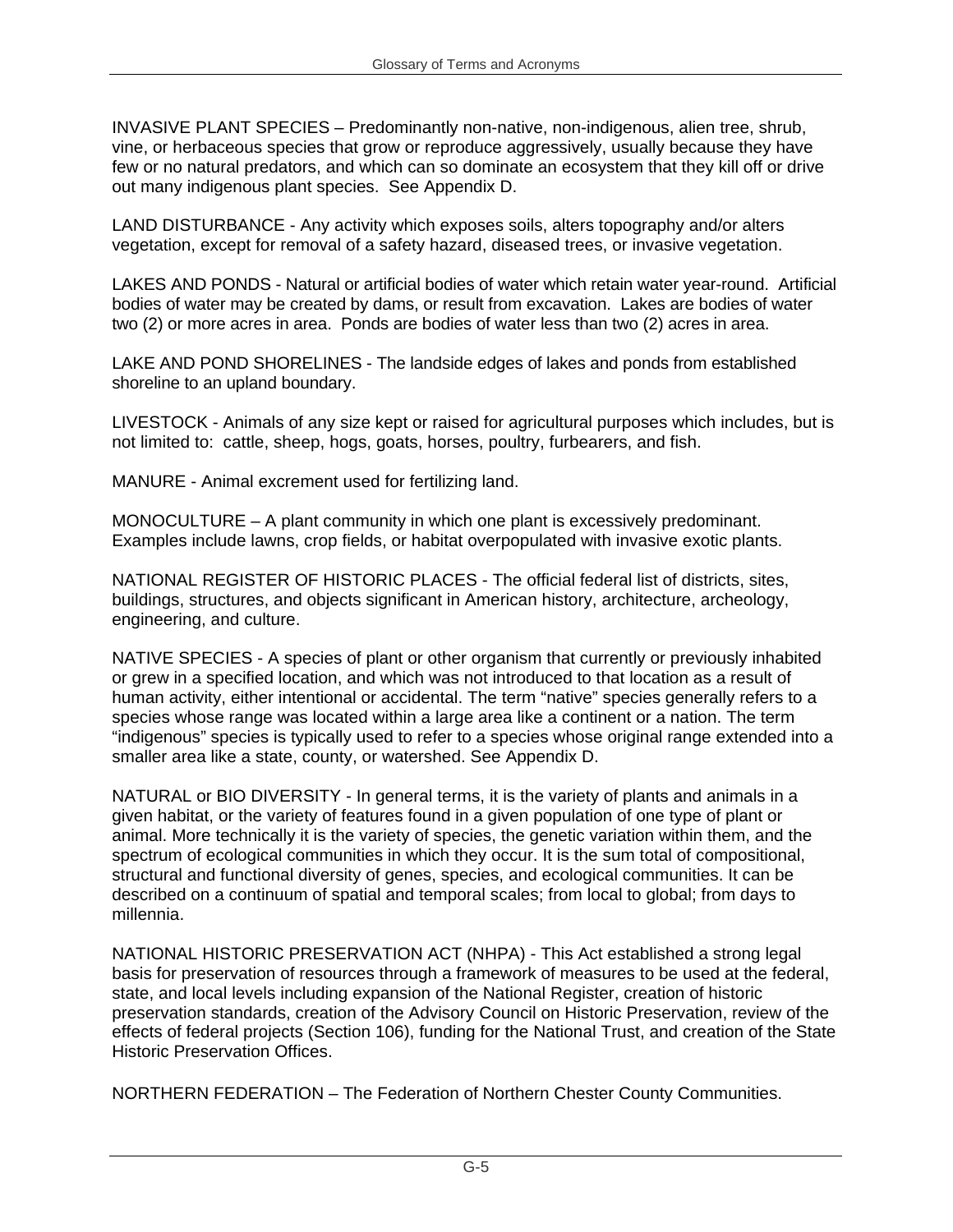OLD-GROWTH FOREST - An area of forest that has attained great age and exhibits unique biological features. Old growth forests typically contain large live trees, large dead trees (sometimes called "snags"), and large logs. Old growth forests usually have multiple vertical layers of vegetation representing a variety of tree species and a variety of different age classes.

OPEN SPACE – In general, it is a large undeveloped tract or area of land that is designated for public or private use.

PRESERVATION or PROTECTION – When used in connection with agricultural resources, this shall include means to conserve and safeguard these resources from other wasteful or destructive uses, but shall not be interpreted to authorize the unreasonable restriction of forestry, mining, or other lawful uses of natural and agricultural resources.

PRIME AGRICULTURAL LAND – Land used for agricultural purposes that contains soils of the first, second, or third class as defined by the United States Department of Agriculture Natural Resource and Conservation Services County Soil Survey.

PRIME AGRICULTURAL SOILS (CLASS I, CLASS II, and CLASS III) - Prime agricultural soil classifications established by the United States Department of Agriculture as Agricultural Capability Units I, II, and III, as amended.

REGION – For the purposes of this planning document, region refers to land area encompassed by the member municipalities of the Northern Federation.

SCENIC VIEWSHED - A viewshed is a physiographic area composed of land, water, biotic, and cultural elements which may be viewed and mapped from one or more viewpoints and which has inherent scenic qualities and/or aesthetic values as determined by those who view it. See Figure 4-1.

SEDIMENT - Fragmented material that originated from weathering rocks and decomposing organic material that is transported by, suspended in, and eventually deposited in the streambed.

SEDIMENTATION - Occurs when the sediment particles that have been suspended within the flowing water are deposited on the stream bottom or floodplain.

STATE HISTORIC PRESERVATION OFFICER (SHPO) - The official designated by the Governor to administer the state's historic preservation program and the duties defined in the National Historic Preservation Act and Pennsylvania History Code including nominating properties to the National Register. In Pennsylvania, the State Historic Preservation Office is the Pennsylvania Historical and Museum Commission (PHMC) and the executive director of the commission is the SHPO.

SILVICULTURE – The development and/or maintenance of a forest or wooded preserve.

SPECIMEN VEGETATION - Individual trees or other vegetation determined to be of specimen quality as determined by a registered landscape architect or other similarly qualified professional.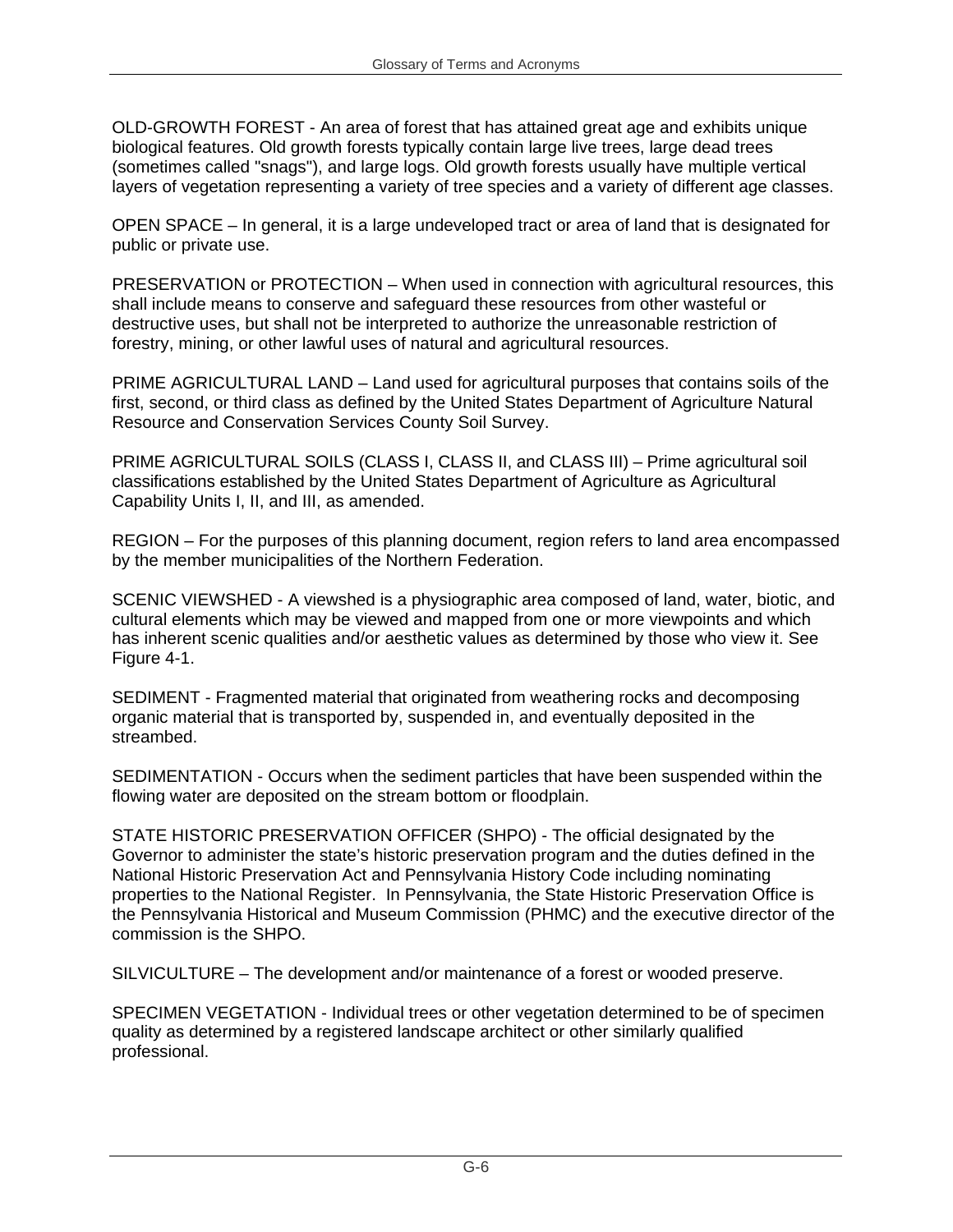SPECIMEN TREE/VEGETATION - A unique, rare, or otherwise specifically selected plan or tree considered worthy of conservation by the municipality because of its species, size, age, shape, form, historical importance, or any other significant characteristic, including listing as a Species of Special Concern by the Commonwealth of Pennsylvania and/or in the visual resource inventory of the township open space and recreation plan; particularly as applied to trees over 20 inches in caliper. (West Vincent Zoning Ordinance)

STREAM – Includes all rivers, creeks, brooks, tributaries and other flowing surface waters within a natural channel. More specifically, a perennial, intermittent, or ephemeral watercourse having a defined channel (excluding man-made ditches) which contains flow from surface and/or ground water sources during at least a portion of an average rainfall year.

STREAM, EPHEMERAL - A stream or portion of a stream that flows only in direct response to precipitation. It receives little or no water from springs and no long-continued supply from melting snow or other sources. Its channel is at all times above the water table. The term may be arbitrarily restricted to streams which do not flow continuously during periods of the month.

STREAM, INTERMITTENT – A defined channel in which surface water is absent during a portion of the year, as ground water levels drop below the channel bottom.

STREAM, PERRENIAL – A defined channel containing surface water throughout the year.

STREAM ORDER – A numerical system (ranking from headwaters to river terminus) used to designate the relative position of a stream or stream segment in a drainage basin. See Figure 7-3.

STORMWATER – Runoff water that results from a storm (usually rainfall) event.

TRANSFER OF DEVELOPMENT RIGHTS (TDR) – The process permitted in some municipalities in which a landowner in a "receiving zone or area" can sell the development rights to his or her land to a landowner who owns land in a "Sending Zone or Area." See Figure 2-7.

TIMBER HARVESTING OPERATION - The uprooting or removal of more than four (4) trees of greater than six (6) inches dbh per acre from any lot for the purpose of allowing or encouraging the natural regeneration or preservation of a tree stand, on a lot which has a gross area prior to any subdivision or land development of more than three (3) acres and which is undertaken in compliance with a municipal approved timber harvesting plan.

TIMBER HARVESTING PLAN - A description, by means of text and maps, of proposed actions involving the removal of trees from a tract of land. Such plan shall have been prepared by a forester with demonstrable expertise in forest management, and shall document measures to be taken to: protect water quality; minimize impacts from skid trails and logging roads and the tree removal process; minimize destruction of habitat; and ensure site restoration. The timberharvesting plan shall include the minimum contents requirements (Section 5) and be consistent with the minimum forest practices (Section 6) of the Pennsylvania Model Forestry Regulations published by the Penn State School of Forest Resources.

TRANSPIRATION – Direct transfer of water from the leaves of plants or of the skins of animals into the atmosphere.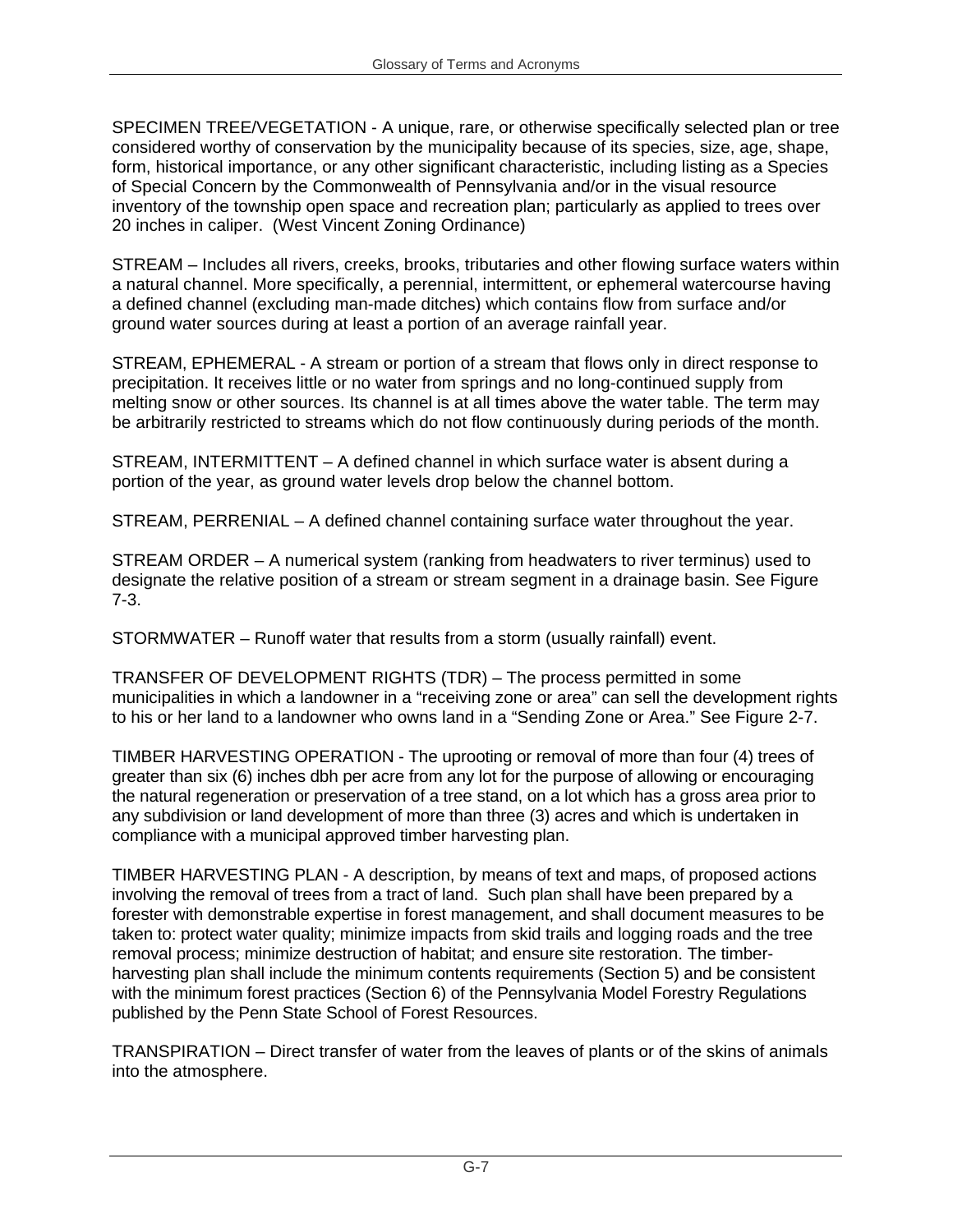TREE PROTECTION ZONE - An area that is radial to the trunk of a tree in which no construction activity shall occur. See Figure 2-5.

VERNAL POOLS - A vernal pool is a contained basin depression lacking a permanent above ground outlet. In the Northeast, it fills with water with the rising water table of fall and winter or with the meltwater and runoff of winter and spring snow and rain. Many vernal pools in the Northeast are covered with ice in the winter months. They contain water for a few months in the spring and early summer. By late summer, a vernal pool is generally (but not always) dry.

WATER BUDGET or CYCLE – An accounting of the movement of water through the components of the hydrologic cycle in a watershed, including precipitation, evapo-transporation, surface runoff, ground water recharge, and ground water discharge to stream baseflow.

WATER, GROUND – Water that occurs in the subsurface and fills or saturates the porous openings, fractures and fissures of under ground soils and rock units.

WATER, SURFACE – Bodies of water that are exposed at the surface of the earth including rivers, streams, ponds, lakes, and reservoirs.

WATERCOURSE - A channel or conveyance of surface water, such as a stream, creek, or run, having a defined bed and banks, whether natural or artificial, with perennial or intermittent flow. For the purposes of this Plan, a watercourse shall not include manmade swales constructed expressly for the purpose of stormwater management.

WATERCOURSE, EPHEMERAL - A stream or portion of a stream that flows only in direct response to precipitation. It receives little or no water from springs and no long-continued supply from melting snow or other sources. Its channel is at all times above the water table. The term may be arbitrarily restricted to streams which do not flow continuously during periods of the month.

WATERCOURSE, INTERMITTENT - A defined channel in which surface water is absent during a portion of the year, as ground water levels drop below the channel bottom.

WATERCOURSE, PERENNIAL – A defined channel containing surface water throughout the year.

WETLANDS – Those areas that are inundated and saturated by surface or groundwater a frequency and duration to support, and that under normal circumstances do support, a prevalence of vegetation typically adapted for life in saturated soil conditions, including swamps, marshes, bog, and similar areas. Any area meeting the official wetland definition of the U.S. Army corps of Engineers or the Pennsylvania Department of Environmental Protection, as amended, shall be considered a wetland for the purposes of Chapter 129. In the event the definition of a wetland accepted by the U.S. Army Corps of Engineers conflicts with the definition of a wetland accepted by the Pennsylvania Department of Environmental Protection, the more restrictive definition shall apply.

WILDLIFE BIODIVERSITY CORRIDOR – As defined in *Linking Landscapes*, A 2,000 foot wide conceptual planning zone that is an ideal location for the establishment of a wildlife corridor.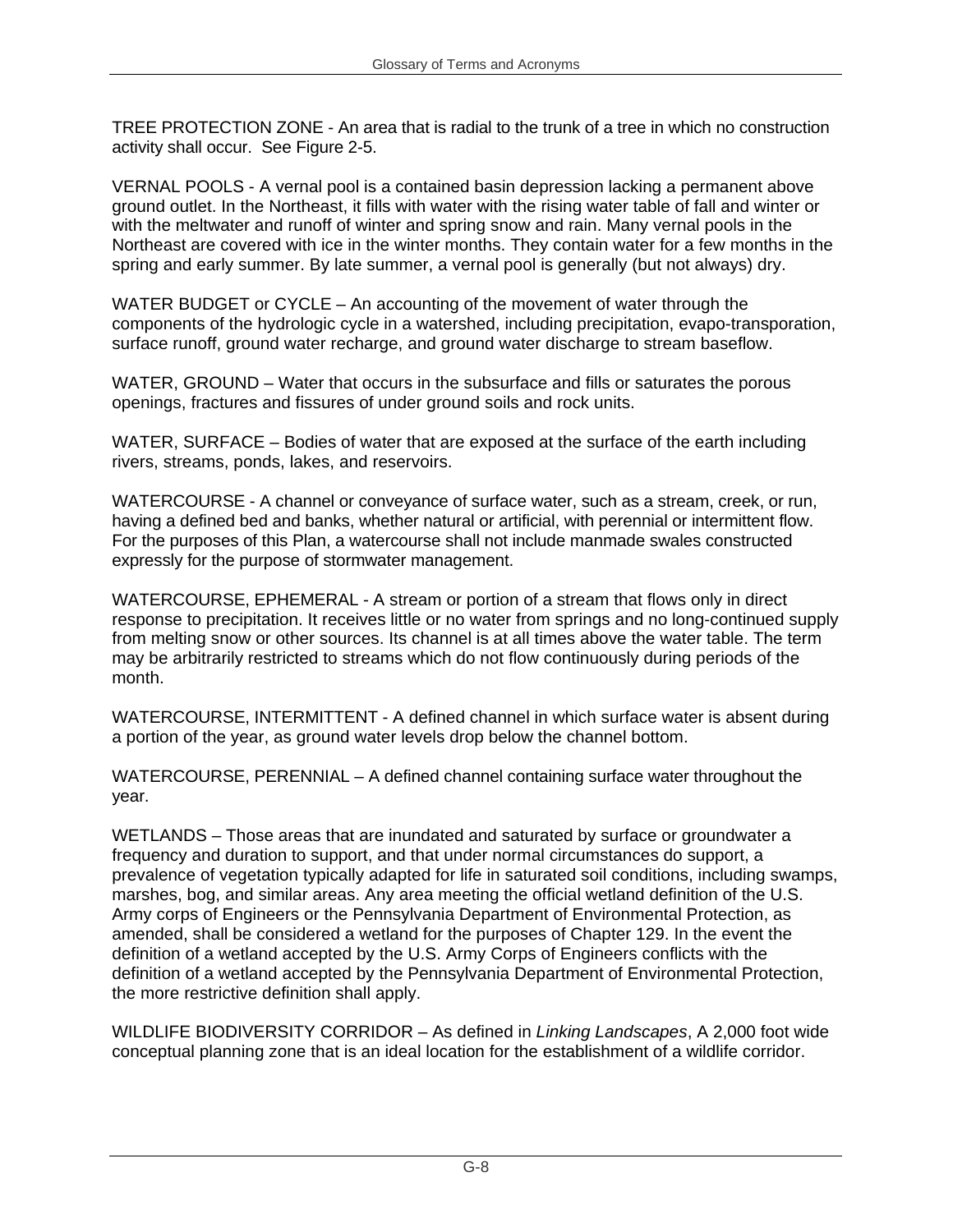## ACRONYMS

- ACRE Agriculture, Communities, and Rural Environment Initiative
- AEU See ANIMAL EQUIVALENCY UNIT
- ANSI American National Standards Institute
- BHP Bureau for Historic Preservation.
- CCCD Chester County Conservation District
- CCPC Chester County Planning Commission
- CIG Conservation Innovation Grants
- CLG See CERTIFED LOCAL GOVERNMENT
- CREP Conservation Reserve Enhancement Program
- CRP Conservation Reserve Program
- CSP Conservation Security program
- DBH See DIAMETER AT BREAST HEIGHT
- DCED Department of Community and Economic Development.
- DCIS Chester County Department of Computer Information Services.
- DCNR Department of Conservation and Natural Resources
- DOE See DETERMINATION OF ELIGIBILITY
- DVRPC Delaware Valley Regional Planning Commission
- ECP Emergency Conservation Program
- EQUIP Environmental Quality Incentives Program
- EWP Emergency Watershed Program
- FEMA Federal Emergency Management Agency
- FSA Farm Service Agency
- GIS Geographic Information System
- GRP Grassland Reserve Program